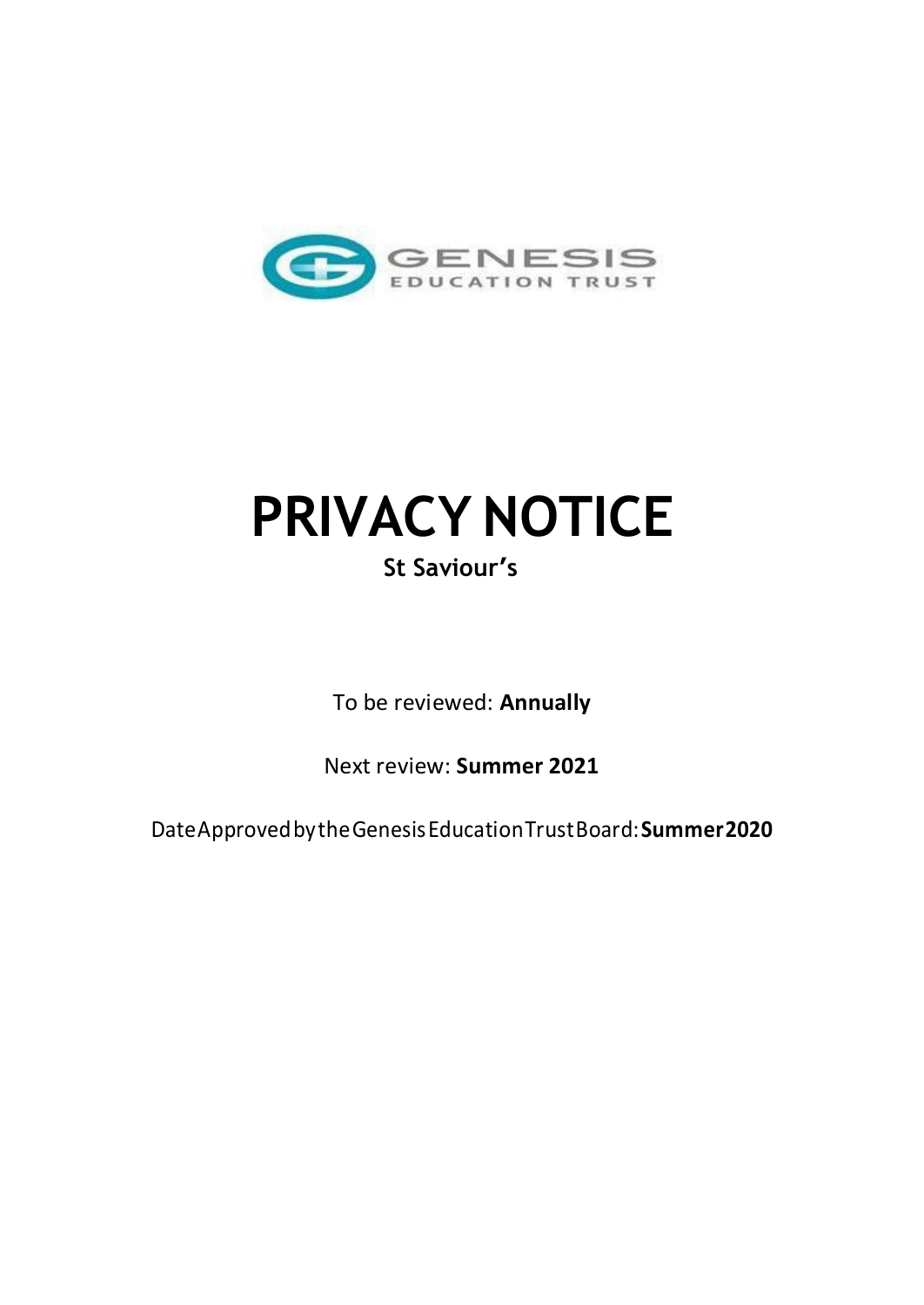# **Privacy Notice for St Saviour's CoE Primary School**

St Saviour's CoE Primary School is committed to protecting the privacy and security of personal information. This privacy notice describes how we collect and use personal information about pupils, in accordance with the General Data Protection Regulation (GDPR), section 537A of the Education Act 1996 and section 83 of the Children Act 1989.

## **Who Collects This Information**

St Saviour's CoE Primary School is a "data controller." This means that we are responsible for deciding how we hold and use personal information about pupils.

### **The Categories of Pupil Information That We Collect, Process, Hold and Share**

We may collect, store and use the following categories of personal information about you: -

- Personal information such as name, pupil number, date of birth, gender and contact information;
- Emergency contact and family lifestyle information such as names, relationship, phone numbers and email addresses;
- Characteristics (such as ethnicity, language, nationality, country of birth and free school meal eligibility);
- Attendance details (such as sessions attended, number of absences and reasons for absence);
- Performance and assessment information;
- Behavioural information (including exclusions);
- Special educational needs information;
- Relevant medical information;
- Special categories of personal data (including ethnicity, relevant medical information, special educational needs information);
- Images of pupils engaging in school activities, and images captured by the School's CCTV system;
- Information about the use of our IT, communications and other systems, and other monitoring information;

### **Collecting This Information**

Whilst the majority of information you provide to us is mandatory, some of it is provided to us on a voluntary basis. In order to comply with the General Data Protection Regulation, we will inform you whether you are required to provide certain pupil information to us or if you have a choice in this.

It is important that the personal information we hold about you is accurate and current. Please keep us informed if your personal information changes during your working relationship with us.

#### **How We Use Your Personal Information**

We hold pupil data and use it for: -

- Pupil selection (and to confirm the identity of prospective pupils and their parents);
- Providing education services and extra-curricular activities to pupils, and monitoring pupils' progress and educational needs;
- Informing decisions such as the funding of schools;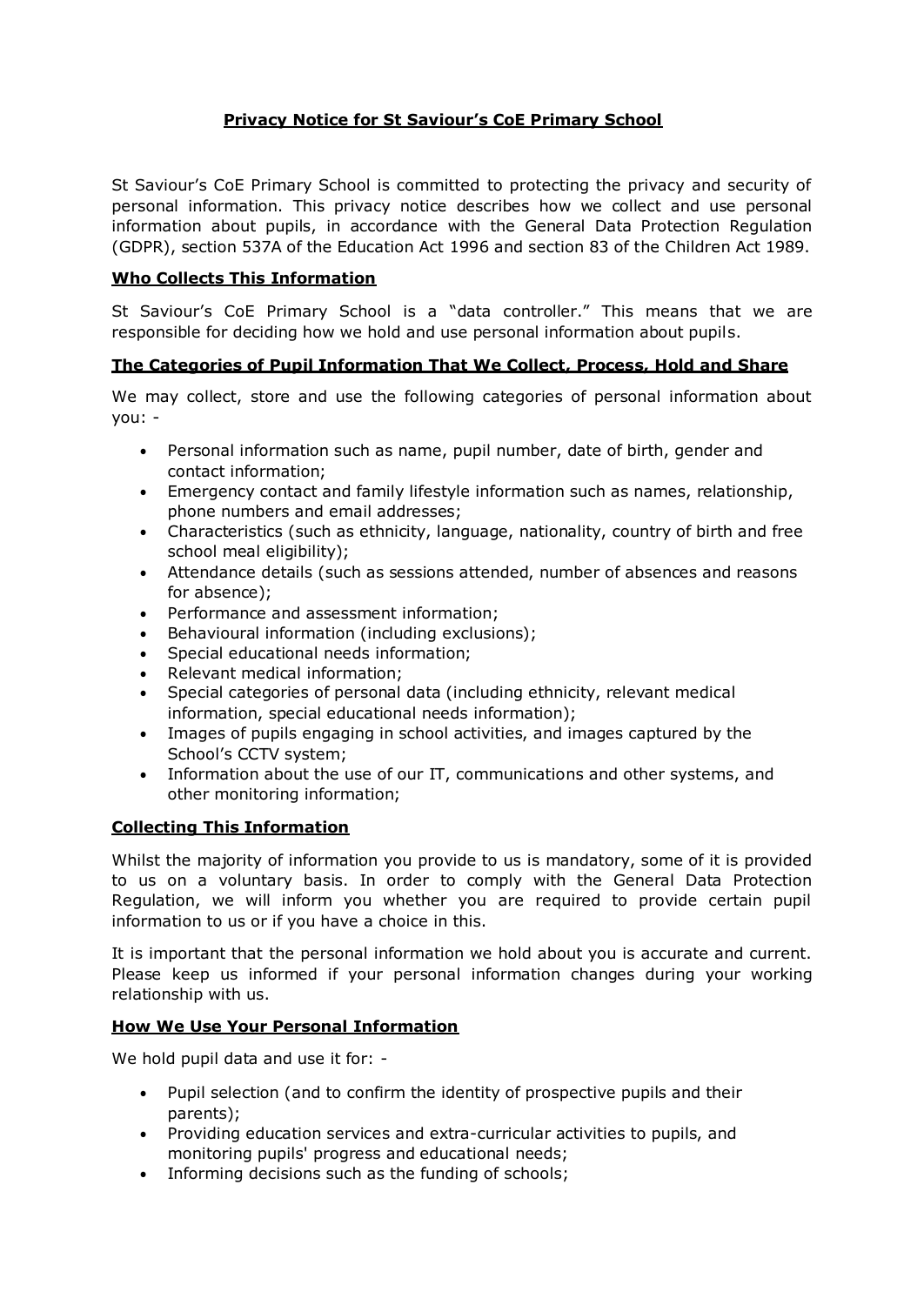- Assessing performance and to set targets for schools;
- Safeguarding pupils' welfare and providing appropriate pastoral (and where necessary medical) care;
- Support teaching and learning;
- Giving and receive information and references about past, current and prospective pupils, and to provide references to potential employers of past pupils;
- Managing internal policy and procedure;
- Enabling pupils to take part in assessments, to publish the results of examinations and to record pupil achievements;
- To carry out statistical analysis for diversity purposes;
- Legal and regulatory purposes (for example child protection, diversity monitoring and health and safety) and to comply with legal obligations and duties of care;
- Enabling relevant authorities to monitor the school's performance and to intervene or assist with incidents as appropriate;
- Monitoring use of the school's IT and communications systems in accordance with the school's IT security policy;
- Making use of photographic images of pupils in school publications, on the school website and on social media channels;
- Security purposes, including CCTV; and
- Where otherwise reasonably necessary for the school's purposes, including to obtain appropriate professional advice and insurance for the school.

## **The Lawful Basis on Which We Use This Information**

We will only use your information when the law allows us to. Most commonly, we will use your information in the following circumstances: -

- Consent: the individual has given clear consent to process their personal data for a specific purpose;
- Contract: the processing is necessary for a contract with the individual;
- Legal obligation: the processing is necessary to comply with the law (not including contractual obligations);
- Vital interests: the processing is necessary to protect someone's life.
- Public task: the processing is necessary to perform a task in the public interest or for official functions, and the task or function has a clear basis in law; and
- The Education Act 1996: for Departmental Censuses 3 times a year. More information can be found at: [https://www.gov.uk/education/data-collection-and](https://www.gov.uk/education/data-collection-and-censuses-for-schools)[censuses-for-schools.](https://www.gov.uk/education/data-collection-and-censuses-for-schools)

We need all the categories of information in the list above primarily to allow us to comply with legal obligations. Please note that we may process information without knowledge or consent, where this is require or permitted by law.

### **Sharing Data**

We may need to share your data with third parties where it is necessary. There are strict controls on who can see your information. We will not share your data if you have advised us that you do not want it shared unless it's the only way we can make sure you stay safe and healthy or we are legally required to do so.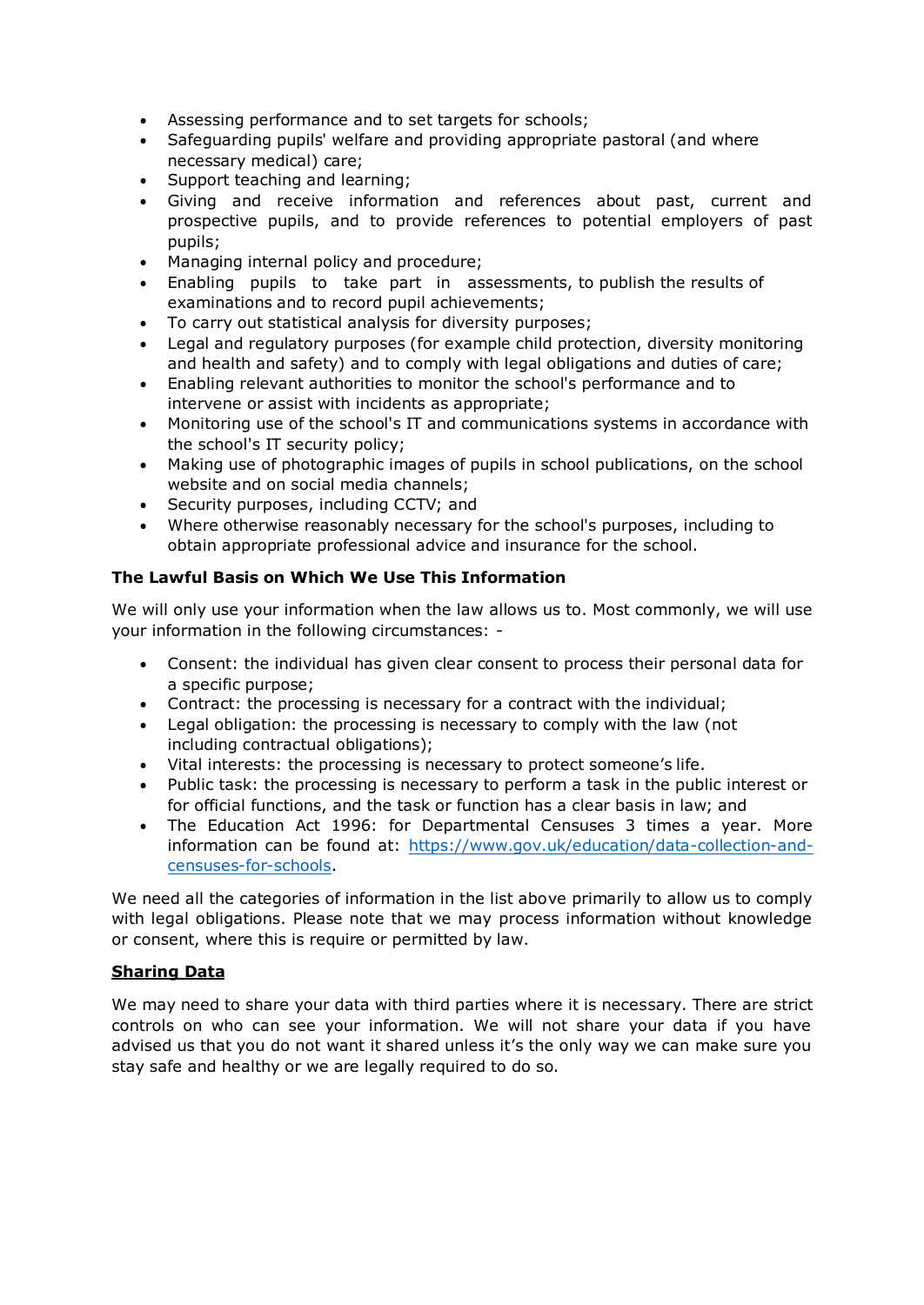We share pupil information with: -

- the Department for Education (DfE) on a statutory basis under section 3 of The Education (Information About Individual Pupils) (England) Regulations 2013;
- Ofsted;
- other schools within the Federation/Trust;
- Other Schools that pupils have attended/will attend;
- NHS;
- Welfare services (such as social services);
- Law enforcement officials such as police, HMRC;
- Local Authority Designated Officer;
- Professional advisors such as lawyers and consultants;
- Support services (including insurance, IT support, information security); and
- The Local Authority.

Information will be provided to those agencies securely or anonymised where possible.

The recipient of the information will be bound by confidentiality obligations, we require them to respect the security of your data and to treat it in accordance with the law.

We may transfer your personal information outside the EU. If we do, you can expect a similar degree of protection in respect of your personal information.

### **Why We Share This Information**

We do not share information about our pupils with anyone without consent unless otherwise required by law.

For example, we share student's data with the DfE on a statutory basis which underpins school funding and educational attainment. To find out more about the data collection requirements placed on us by the DfE please go to https:/[/www.gov.uk/education/data](http://www.gov.uk/education/data-)collection-and-censuses-for-schools.

### **Storing Pupil Data**

The School keep information about pupils on computer systems and sometimes on paper.

Except as required by law, the School only retains information about pupils for as long as necessary in accordance with timeframes imposed by law and our internal policy.

If you require further information about our retention periods, please let the Office Manager know who can provide you with a copy of our policy.

### **Automated Decision Making**

Automated decision making takes place when an electronic system uses personal information to make a decision without human intervention. We are allowed to use automated decision making in limited circumstances.

Pupils will not be subject to automated decision-making, unless we have a lawful basis for doing so and we have notified you.

### **Security**

We have put in place measures to protect the security of your information (i.e. against it being accidentally lost, used or accessed in an unauthorised way).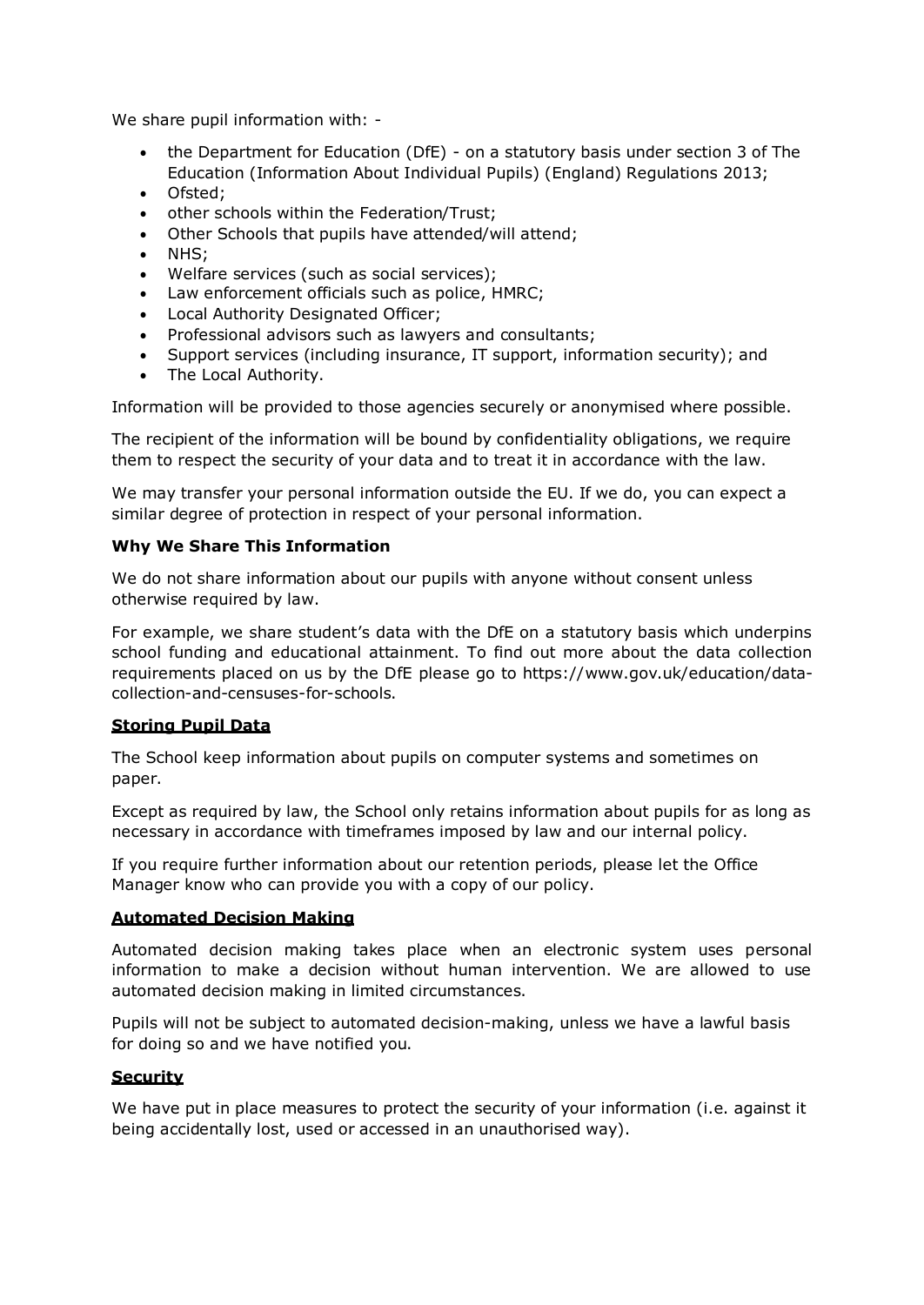### **The National Pupil Database**

The NPD is owned and managed by the Department for Education and contains information about pupils in schools in England. It provides invaluable evidence on educational performance to inform independent research, as well as studies commissioned by the Department. It is held in electronic format for statistical purposes. This information is securely collected from a range of sources including schools, local authorities and awarding bodies.

We are required by law, to provide information about our pupils to the DfE as part of statutory data collections such as the school census and early years' census. Some of this information is then stored in the NPD. The law that allows this is the Education (Information About Individual Pupils) (England) Regulations 2013.

To find out more about the NPD, go to [https://www.gov.uk/government/publications/national-pupil-database-user-guide-and](https://www.gov.uk/government/publications/national-pupil-database-user-guide-and-supporting-information)[supporting-information.](https://www.gov.uk/government/publications/national-pupil-database-user-guide-and-supporting-information)

The department may share information about our pupils from the NPD with third parties who promote the education or well-being of children in England by:

- conducting research or analysis
- producing statistics
- providing information, advice or guidance

The Department has robust processes in place to ensure the confidentiality of our data is maintained and there are stringent controls in place regarding access and use of the data. Decisions on whether DfE releases data to third parties are subject to a strict approval process and based on a detailed assessment of:

- who is requesting the data
- the purpose for which it is required
- the level and sensitivity of data requested: and
- the arrangements in place to store and handle the data

To be granted access to pupil information, organisations must comply with strict terms and conditions covering the confidentiality and handling of the data, security arrangements and retention and use of the data.

For more information about the department's data sharing process, please visit: <https://www.gov.uk/data-protection-how-we-collect-and-share-research-data>

For information about which organisations the department has provided pupil information, (and for which project), please visit the following website: <https://www.gov.uk/government/publications/national-pupil-database-requests-received>

To contact DfE:<https://www.gov.uk/contact-dfe>

#### **Requesting Access to Your Personal Data**

Under data protection legislation, parents and pupils have the right to request access to information about them that we hold. To make a request for your personal information, [or be given access to your child's education record], contact the Office Manager.